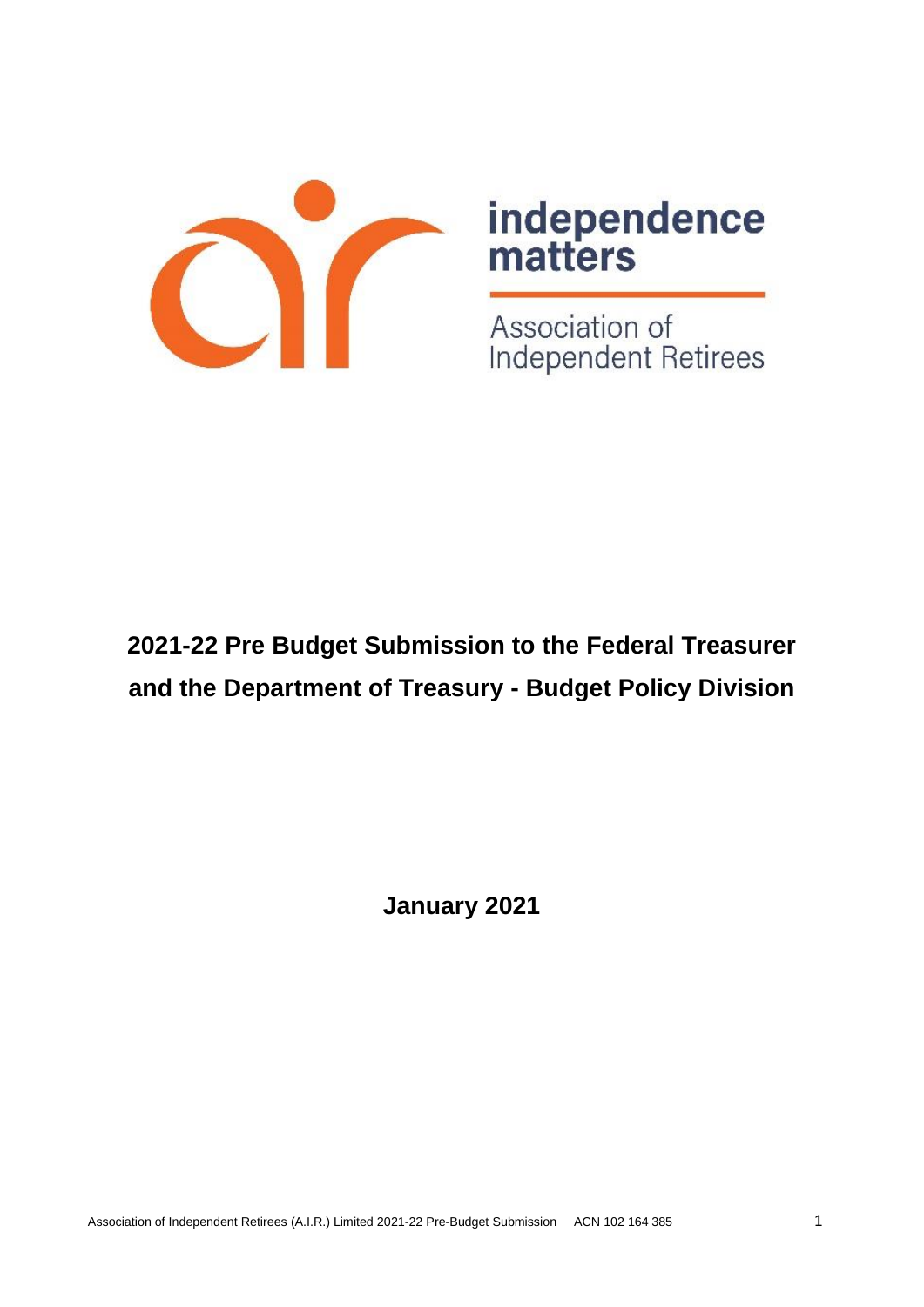# **Executive Summary**

The Association of Independent Retirees (A.I.R.) Limited welcomes the opportunity to provide the following Pre-Budget submission containing recommendations across areas of key concern to current and future fully and partly self-funded retirees:

# **Superannuation, Retirement Income and Tax**

**Recommendation 1:** Changes to Retirement Savings and Income Policy should be grandfathered.

**Recommendation 2:** More flexibility is required with the current aged based percentage drawdowns for account-based pensions with a broadening of the age ranges and a lowering of the minimum drawdown percentages once a retiree has reached 75 years of age.

**Recommendation 3:** The current Deeming Rates are too high in a low investment return environment and rates should be lower to align with actual cash rates of return.

**Recommendation 4:** That retirees who could not accumulate sufficient superannuation during their working life (with superannuation balances of less than \$500,000) are able to make voluntary contributions up to age 75 without satisfying the work test.

**Recommendation 5:** That the Government retains and improves the Seniors and Pensioners Tax Offset (SAPTO) for people with income from retirement savings outside superannuation.

**Recommendation 6:** To provide a 'spouse superannuation transfer' facility for couples within the same superannuation fund to enable more equitable super balances for members of a couple.

**Recommendation 7:** Compulsory Super Contributions by employers should be set at a level where they provide future retirement incomes at a benchmark replacement income rate of 65-75 per cent.

**Recommendation 8:** A national program is required to improve the understanding of the Retirement Income System, so people can adequately plan for their retirement and/or make the most of their retirement savings.

**Recommendation 9:** The interest rate for the Pension Loan Scheme is too high and needs to be reduced in line with owner occupied home loans of below 4%.

**Recommendation 10:** The Gifting Rules (or Deprivation provisions) have not been adjusted since they were introduced in 2002. They should be updated immediately and then adjusted for inflation/CPI on a regular basis as occurs with the Pension assets test.

# **Aged Care**

**Recommendation 11:** The Association of Independent Retirees urges the Government to expedite the implementation the Royal Commission interim report findings released on 31<sup>st</sup> October 2019 and in particular the following recommendations.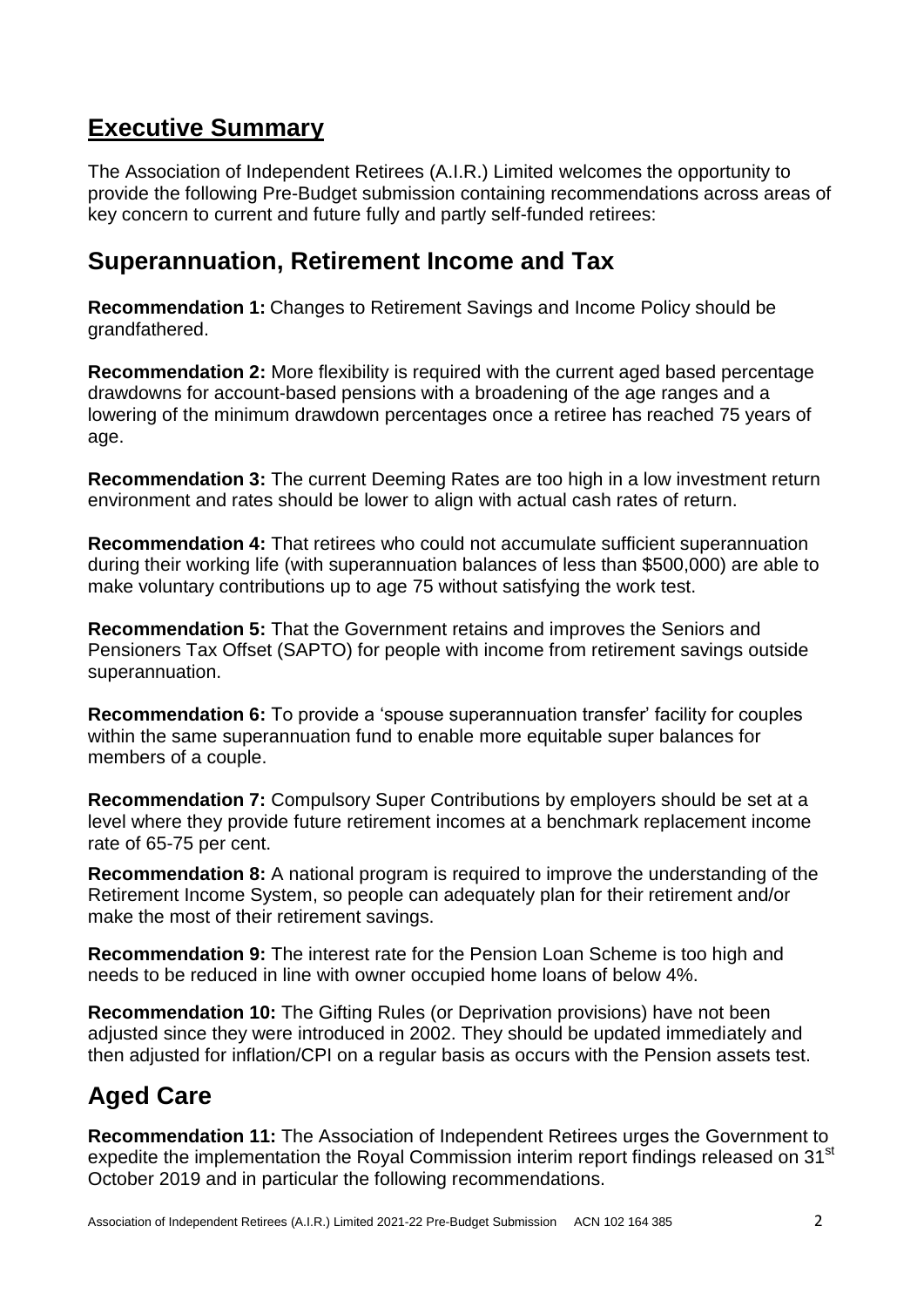# **Residential Aged Care**

**Recommendation 12:** That the Aged Care Quality and Safety Commission improves the quality and safety of residential aged care by lifting the standards of aged care and reducing abuse in residential care.

**Recommendation 13:** That the Aged Care Quality and Safety Commission comprehensively pursues complaints about aged care providers and implements a complaints mechanism similar to OPAN (which applies for non-disabled retirees) for disabled retires who are covered by the NDIS.

**Recommendation 14:** That Aged Care Providers maintain supportive and respectful relationships with residents and effective communications with family members.

## **Home Care**

**Recommendation 15:** To reduce to near zero the waiting lists for home care packages at all levels so that waiting periods will be reduced substantially for aged care support at each required level.

**Recommendation 16:** To meet the growing number of elderly Australians who wish to stay longer in their home, the allocation of Home Care Packages be substantially increased particularly at Level 3 and 4.

**Recommendation 17***:* With the substantial increase in home care packages, sufficient monitoring and oversight is required to prevent financial misappropriation and fraud.

# **Staffing and Funding**

**Recommendation 18:** To provide the growing skilled aged care workforce required to meet the rapidly increasing needs of aged care providers, additional vocational training programs and places be funded and resourced.

**Recommendation 19:** That adequate funding be provided to meet the current and future demand for residential aged care and home care at the required standards including better quality food and adequate staffing levels.

**Recommendation 20:** That a remediation program be implemented as a matter of urgency to support the continued viability of at least 40% of residential aged care providers that are operating at a loss.

**Recommendation 21:** Implement an alternative to the principle of "market competition" to provide quality aged care services at acceptable costs, particularly in rural and remote areas.

**Recommendation 22:** Provide transparency of funding and provide client control over funds allocated for residential aged care and home care.

**Recommendation 23:** If an aged care provider does not publish their fees on the My Aged Care website in a timely manner, they should be removed from the website.

**Recommendation 24:** Implement aged care funding models that are fair to self-funded retirees.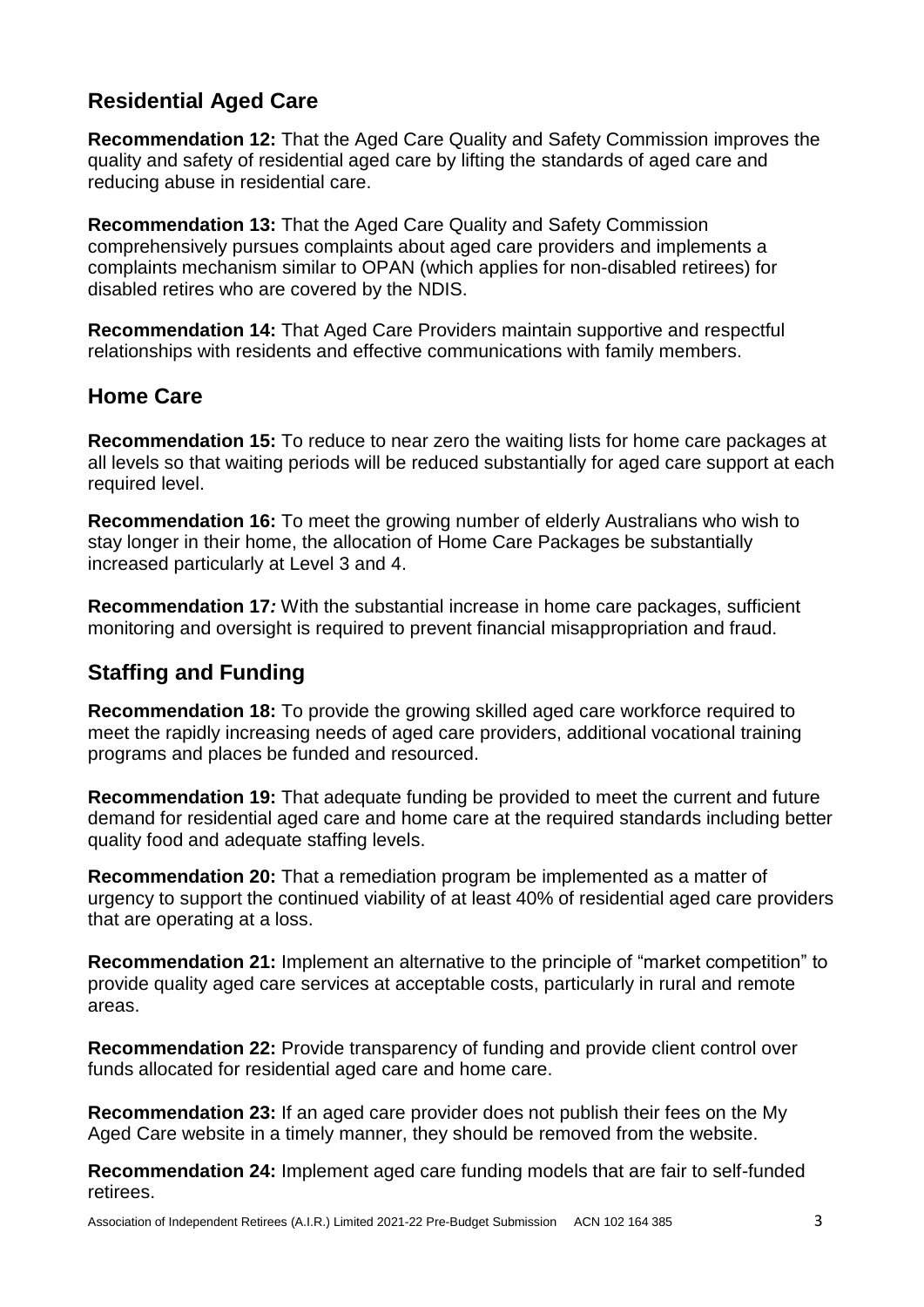**Recommendation 25:** That if there are changes to the means test on residential aged care accommodation, the family home of the surviving partner not be included and the present maximum caps on the annual and lifetime costs not be lifted.

## **COVID-19**

The Special Report on COVID-19 by the Royal Commission released on 1<sup>st</sup> October, 2020 found that immediate action is required on the following recommendations:

**Recommendation 26:** To ensure that aged care providers have adequate staff to deal with external visitors to enable a greater number of more meaningful visits between clients receiving care and their families.

**Recommendation 27:** To create Medicare benefits item numbers to increase the provision of allied health and mental health services to people living in residential aged care during the pandemic.

**Recommendation 28:** To publish a national aged care plan for COVID-19 and establish a national aged care advisory body for COVID-19*.*

**Recommendation 29:** To ensure that residential aged care providers appoint infection control officers and arrange the deployment of accredited infection and control experts into residential care homes.

# **Health Care**

**Recommendation 30:** That the CPI indexation of Health Insurance rebates be immediately scrapped and the % rebate based on % premium increases for Australians 65 years and older be reintroduced in full*.*

**Recommendation 31:** The PBS Safety Net threshold for single people should be adjusted so that they are not disadvantaged in comparison with couples or families. This is particularly disadvantageous to older people.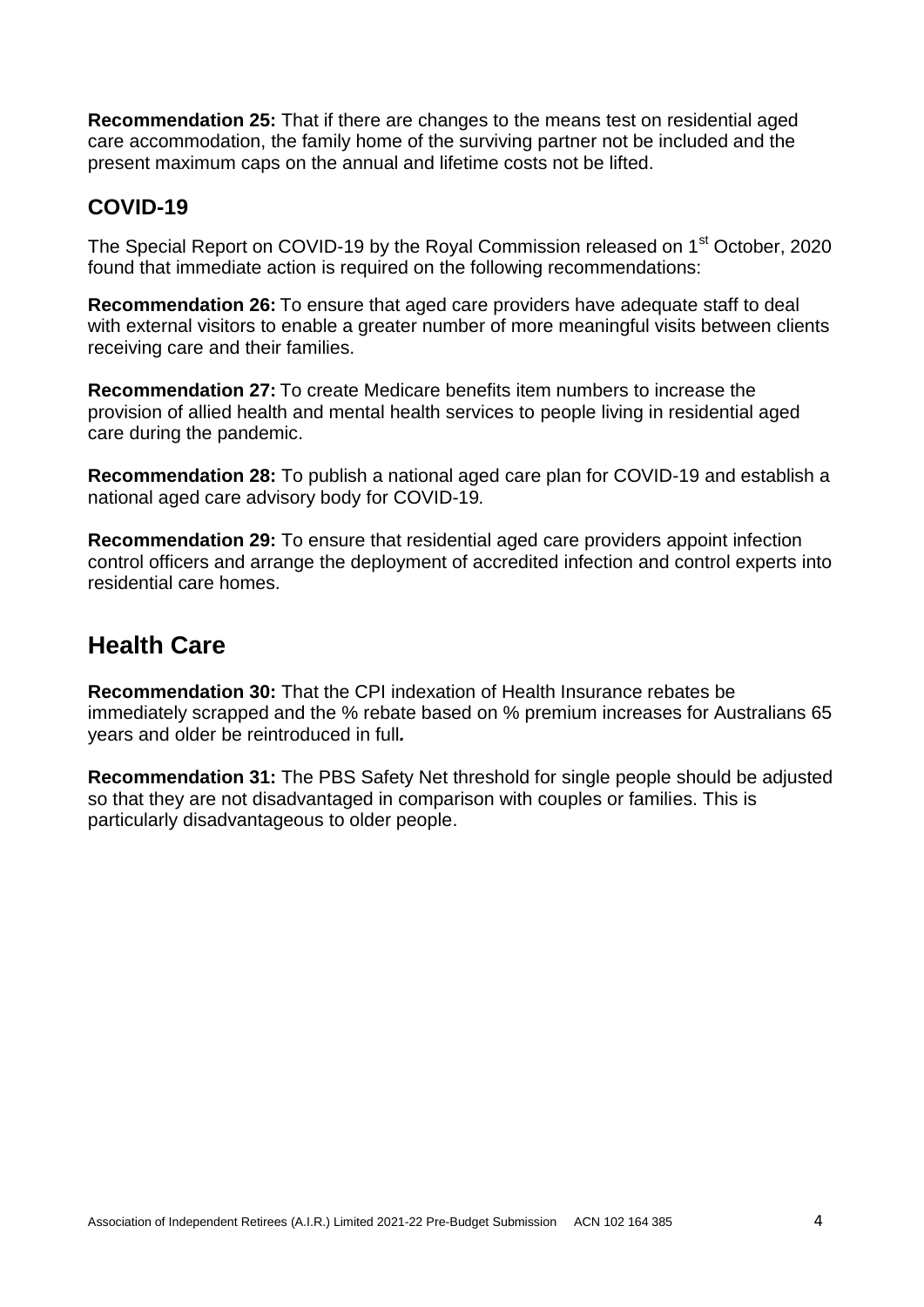## **Background and Concerns of the Association of Independent Retirees**

The Association of Independent Retirees (A.I.R.) Limited is the national peak body representing current and future partly and fully self-funded retirees. AIR works to advance and protect the interests of Australians seeking independence in retirement. AIR seeks to secure recognition and equity for Australians who, through their diligence and careful management, fully or partly self-fund their own retirement needs.

Our members have a clear understanding of the need for ongoing management of the financial, health and longevity risks they face in retirement, but are concerned about changes that impact on their capacity to have an independent and fulfilling retirement.

At the same time, we accept the need for the Government to maintain sound economic management and given the current fiscal position, but we believe our recommendations are reasonable, with the cost of implementation carefully balanced against the benefits.

There are now over 2 million Australians who either fully or partly self fund their retirement. The greater majority of these are not "wealthy" individuals as many have suggested and unexpected financial impacts to their income streams may result in them needing Government support in the later years of their retirement.

AIR remains committed to a view that any changes to superannuation, retirement savings and income arrangements must not disadvantage current retirees and those about to retire. Future changes must include grandfathering and transitionary provisions to protect those retirees whose retirement income is based on the current rules.

We accept the premise that those who can afford to contribute to their health care and aged care costs should do so. However, we have a concerns with health care and aged care reforms, income and assets tests based on retirement income stream generating assets may change and many self-funded retirees will be financially disadvantaged by such measures.

Retirement planning has not only become more complex, but current volatile market conditions, low interest rates and the impacts of the COVID-19 pandemic are making it harder for many to develop a retirement plan that will last for the longer term.

The Government needs to adopt a holistic approach to bring about greater effectiveness and efficiencies from the retirement savings and income system especially for those in the pension phase. It needs to ensure in the process of change that this group is protected from unintended consequences of change.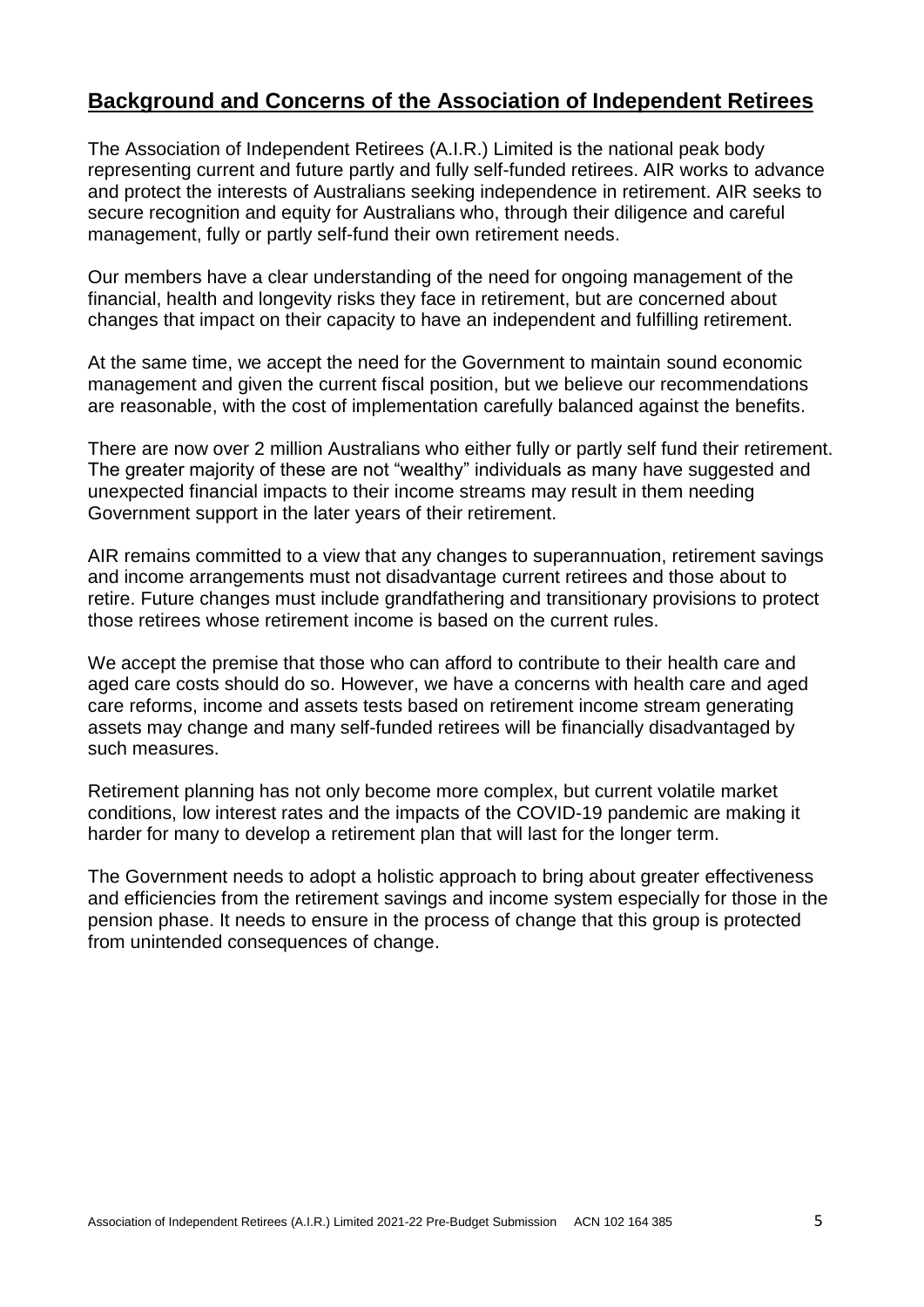# **Rationale to support the recommendations**

## **Superannuation, Retirement Income and Tax**

#### **Recommendation 1: Changes to Retirement Savings and Income Policy should be grandfathered.**

**Rationale:** Fully and partly self-funded retirees and those planning their retirement are frustrated with the ongoing changes to superannuation, retirement savings and income policy made or proposed over the last 10 years.

Current and future retirees need policy certainty to plan decades into the future. These ongoing changes have eroded their confidence in the retirement income system and have added complexity and made understanding of the system more difficult.

The **Retirement Income Review report** has highlighted in its key observations that **"**the retirement income system is complex. There is a need to improve understanding of the system. Complexity, misconceptions and low financial literacy have resulted in people not adequately planning for their retirement or making the most of their assets when in retirement**"**.

**Recommendation 2: More flexibility is required with the current aged based percentage drawdowns for account-based pensions** with a broadening of the age ranges and a lowering of the minimum drawdown percentages once a retiree has reached 75 years of age.

| Current age of<br>pension account<br>holder | Current<br>drawdown % | Change age range to | Proposed new<br>drawdown % |
|---------------------------------------------|-----------------------|---------------------|----------------------------|
| Under <sub>65</sub>                         | 4%                    | Under <sub>65</sub> | 4%                         |
| 65 to 74                                    | 5%                    | 65 to 79            | 5%                         |
| 75 to 79                                    | 6%                    | 80 to 90            | 6%                         |
| 80 to 84                                    | 7%                    | 90 to 95            | 7%                         |
| 85 to 89                                    | 9%                    | 95 and over         | 10%                        |
| 90 to 94                                    | 11%                   |                     |                            |
| Aged 95 or older                            | 14%                   |                     |                            |

**Rationale:** The length of time spent in retirement is now considerably longer than when the superannuation system was set up. It is now common for retirement to be 30 years or longer. In addition to this longevity risk, over the course of this longer retirement, investment risk increases with high likelihood of many severe shocks to the value of retirement savings and retirement income.

Self-funded retirees bear the full consequences of these risks but we also accept the premise that those who can afford to contribute to their health care and aged care costs should do so.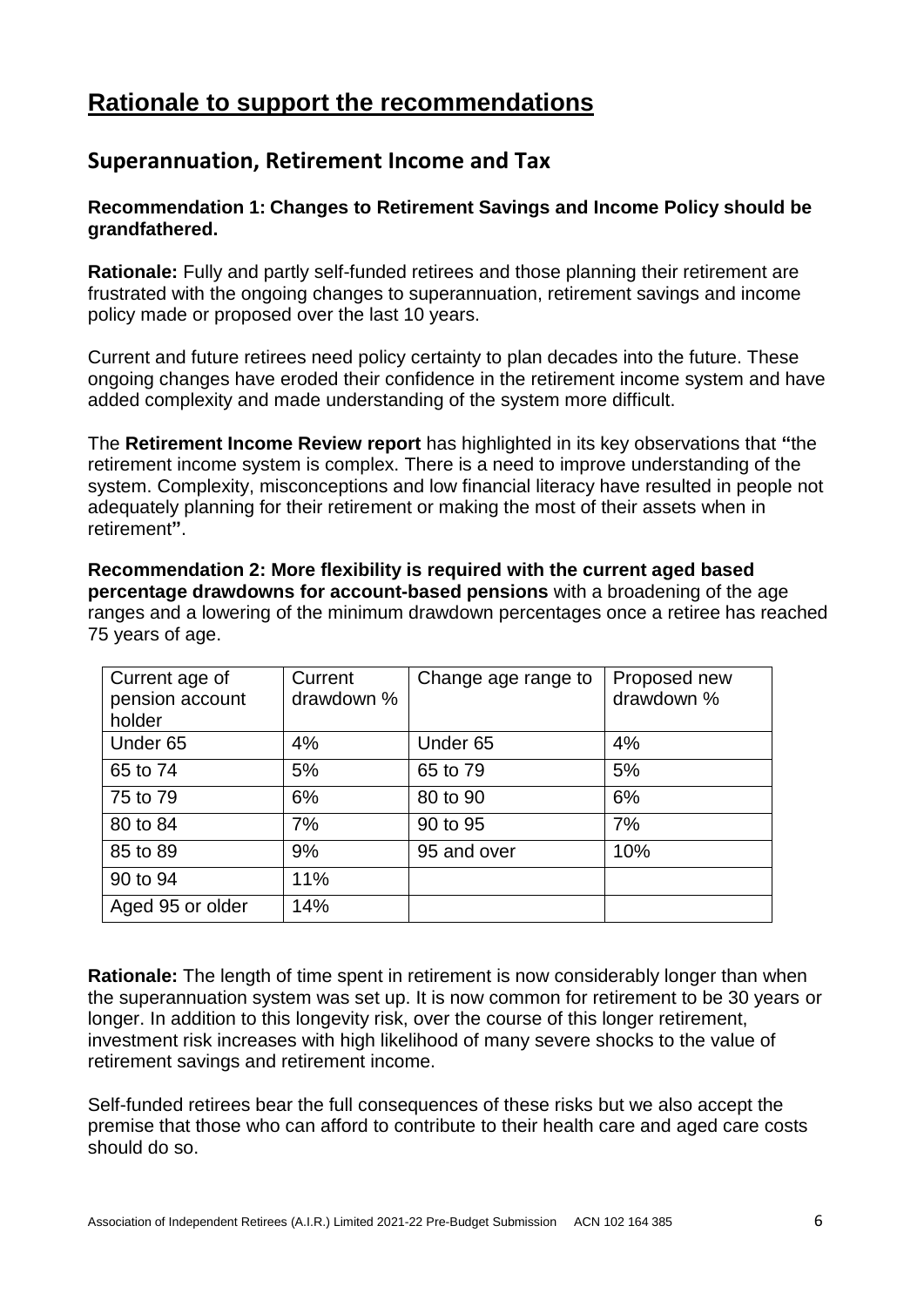We therefore need the flexibility to ensure they we can fund living increasing expenses. health insurance, out of pocket health expenses and aged care while generating considerable savings to the Federal budget by reducing government funded age pension, health and aged care expenses in later life.

AIR understands the current drawdown rates were set to ensure that retirees draw down their superannuation balances but the \$1.6 million cap on super in pension mode and taxing super in the hands of non-dependant beneficiaries has overcome this issue.

#### **Recommendation 3: The current Deeming Rates are too high in a low investment return environment and rates should be lower to align with actual cash rates of return.**

**Rationale:** With current deeming rates (above the threshold) of 2.25% that are much higher than the RBA cash rate, income is 'deemed' to have rates of return that are many times higher than the actual returns available from a cash investment. This means that retirees receive significantly less actual income than they are unfairly 'deemed' to receive. Linking deeming rates to the actual cash rates of return would provide considerable relief for retirees.

#### **Recommendation 4: That retirees who could not accumulate sufficient superannuation during their working life (with superannuation balances of less than \$500,000) are able to make voluntary contributions up to age 75 without satisfying the work test.**

**Rationale:** Many older retirees could not contribute to superannuation until late in their working life or not at all. As a result, they have low or no super balances. In retirement, they may have obtained funds through inheritance or asset sales etc., but cannot contribute to superannuation due to the work test.

With this recommendation, a work test exemption would apply for everyone between age 65 and 75 with lower superannuation balances.

This recommendation is consistent with **Retirement Income Review**'s suggested elements of **adequacy, equity, and coherence** where retirees with lower balances are able to make catch-up contributions to superannuation.

#### **Recommendation 5: That the Government retains and improves the Seniors and Pensioners Tax Offset (SAPTO) for people with income from retirement savings outside superannuation.**

**Rationale:** The benefits of the Seniors and Pensioners Tax Offset (SAPTO) to people with earnings from retirement savings outside superannuation is acknowledged.

This recommendation is consistent with **Retirement Income Review**'s suggested element of **equity '**where the system should provide similar outcomes for people in similar circumstances'.

AIR urges the Government to retain or improve this concession as it gives some equity of tax treatment between earnings from retirement savings within superannuation and earnings from retirement savings outside superannuation.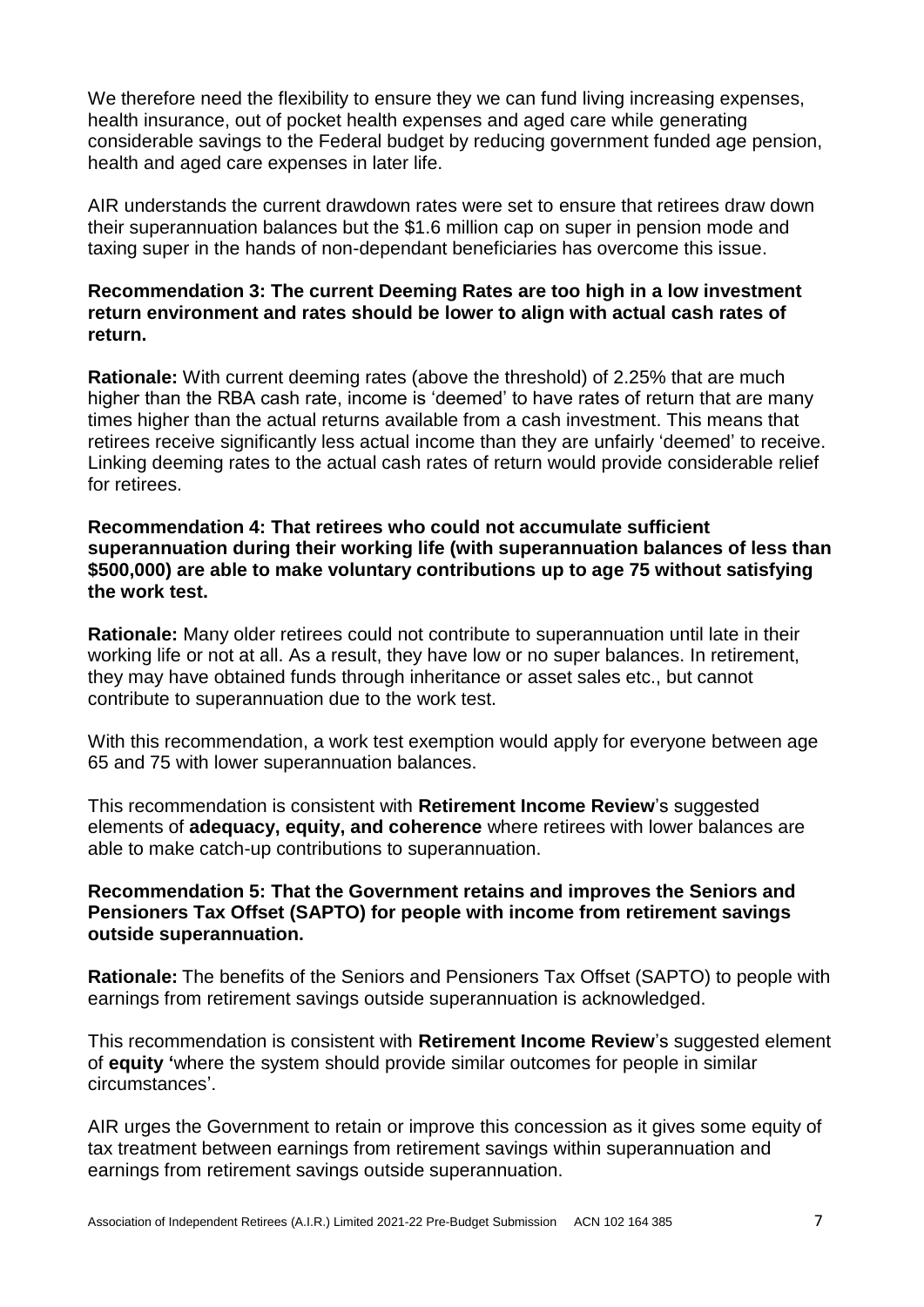#### **Recommendation 6: To provide a 'spouse superannuation transfer' facility for couples within the same superannuation fund to enable more equitable super balances for members of a couple.**

**Rationale:** Currently, women have much lower superannuation balances on average than for men. To move toward more equity with their super balances, couples are required to use a lump sum withdrawal/re-contribution strategy. This artificially inflates the number of lump sum withdrawals and requires superannuation investments to be liquidated and then re-invested after re-contribution by the spouse.

With a 'spouse superannuation transfer' the non-concessional contribution and super balance transfer limits would still apply.

This recommendation provides a solution to observations made by the **Retirement Income Review:** 

- where there have been 'inequitable retirement outcomes for various groups, such as women'.
- 'that the gap in superannuation balances at retirement between men and women is the accumulation of economic disadvantages faced by women in working life, particularly the gap in earnings and time spent in the workforce'.
- 'Voluntary superannuation provides the flexibility for people to make catch-up savings after periods out of the workforce'.

#### **Recommendation 7: Compulsory Super Contributions by employers should be set at a level where they provide retirement incomes at a benchmark replacement income rate of 65-75 per cent.**

It is acknowledged that determining the super contribution percentage required to achieve this replacement income rate with depend on employee's super balance, working life income and years in the workforce.

**Rationale:** This recommendation aligns to observations made by the **Retirement Income Review** about achieving adequate retirement incomes.

'Replacement income rates compare income in retirement with income while working. Replacement rates align with the objective of achieving a reasonable balance between living standards in working life and retirement'.

It is noted that Retirement Income Review observes that a replacement income rate of 65- 75% would be not achieved by all retirees if they drawdown their superannuation at the legislated minimum percentages.

#### **Recommendation 8: A national program is required to improve the understanding of the Retirement Income System, so people can adequately plan for their retirement and/or make the most of their retirement savings.**

**Rationale:** The **Retirement Income Review** report includes many observations about the need to improve understanding of the retirement income system. There is significant evidence of low financial literacy particularly about the key issues in the retirement phase. There needs to be a better understanding of interaction with the tax, social security and aged care systems in retirement. People need to know where to get reliable independent information so they can knowledgeable decisions when planning for and during retirement.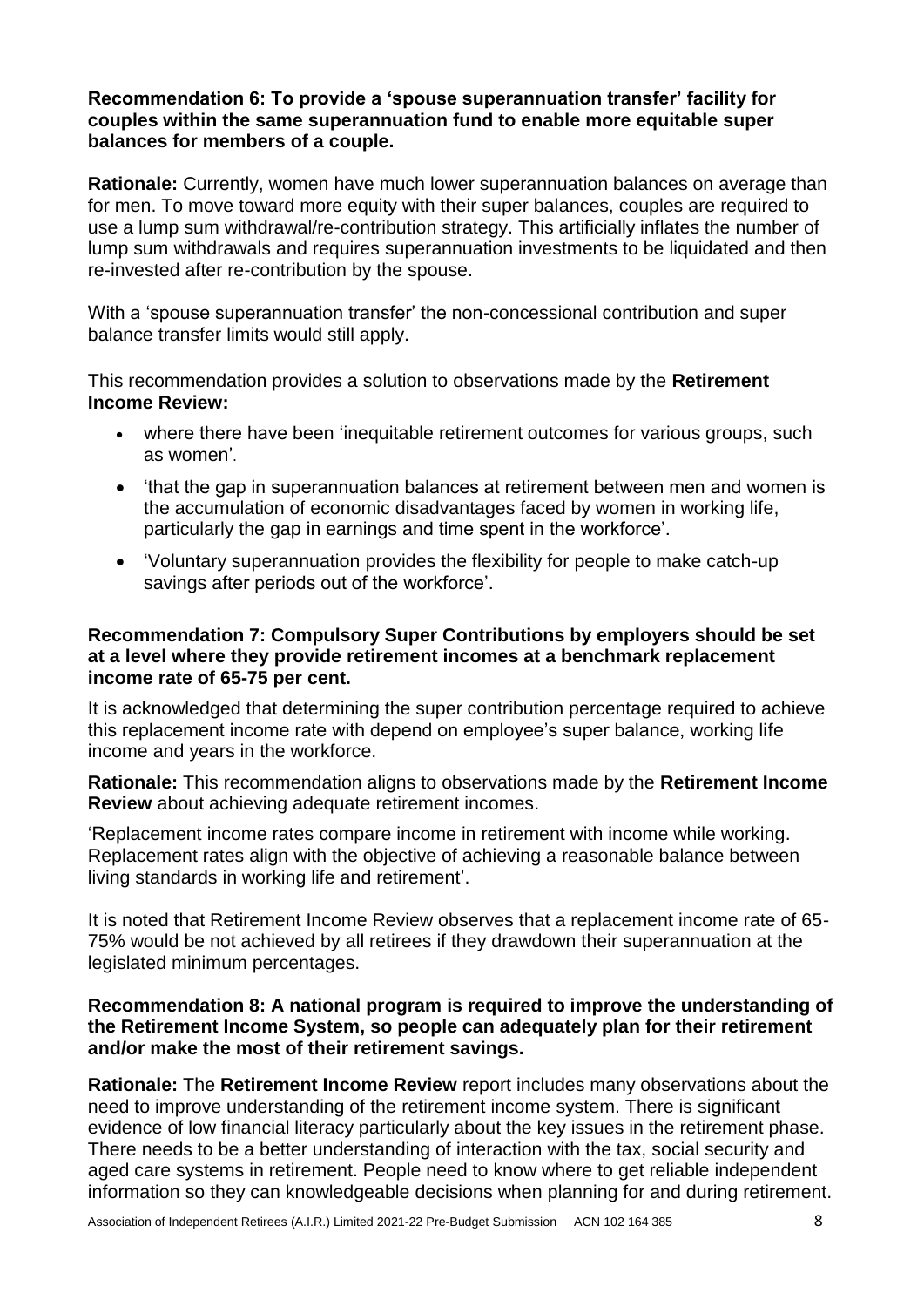#### **Recommendation 9: The interest rate for the Pension Loan Scheme is too high and needs to be reduced to be inline with owner occupied home loans of below 4%.**

**Rationale:** The Association on Independent Retirees acknowledges the extension of the Pension Loan Scheme to self-funded retirees. **Retirement Income Review** report highlights 'the Pension Loans Scheme is an effective option for accessing equity in the home for retirees'. However, retirees are cautious about using debt based on home equity to fund everyday expenses, especially with the compounding interest effect. A significant lower interest rate for Pension Loan Scheme would potentially improve the take-up of the scheme.

#### **Recommendation 10: The Gifting Rules (or Deprivation provisions) have not been adjusted since they were introduced in 2002. They should be updated immediately and then adjusted for inflation/CPI on a regular basis as occurs with the Pension assets test.**

**Rationale:** The current gifting rules (deprivation provisions) have remained at \$10,000 per year or \$30,000 over a 5 year period since they were introduced in 2002. Inflation/CPI changes since 2002 has significantly eroded the current value of these rules. These limits should be updated immediately to take account of inflation effect since 2002 and updated regularly every three years.

# **Aged Care**

**Recommendation 11: The Association of Independent Retirees urges the Government to expedite the implementation the Royal Commission interim report findings released on 31st October 2019 and in particular the following recommendations.**

**Rationale:** The Interim Report by the Royal Commission found that the aged care system fails to meet the needs of older, vulnerable citizens and does not deliver uniformly safe and quality care, is unkind and uncaring towards older people and, in many instances, it neglects them.

## **Residential Aged Care**

#### **Recommendation 12: That the Aged Care Quality and Safety Commission improves the quality and safety of residential aged care by lifting the standards of aged care and reducing abuse in residential care.**

**Rationale:** In addition to the work undertaken by the Royal Commission, there has been considerable public debate and media focus on approaches to the quality, safety and funding of residential aged care.

**Recommendation 13: That the Aged Care Quality and Safety Commission comprehensively pursues complaints about aged care providers and implements a complaints mechanism similar to OPAN (which applies for non-disabled retirees) for disabled retires who are covered by the NDIS.**

**Recommendation 14: That Aged Care Providers maintain supportive and respectful relationships with residents and effective communications with family members.**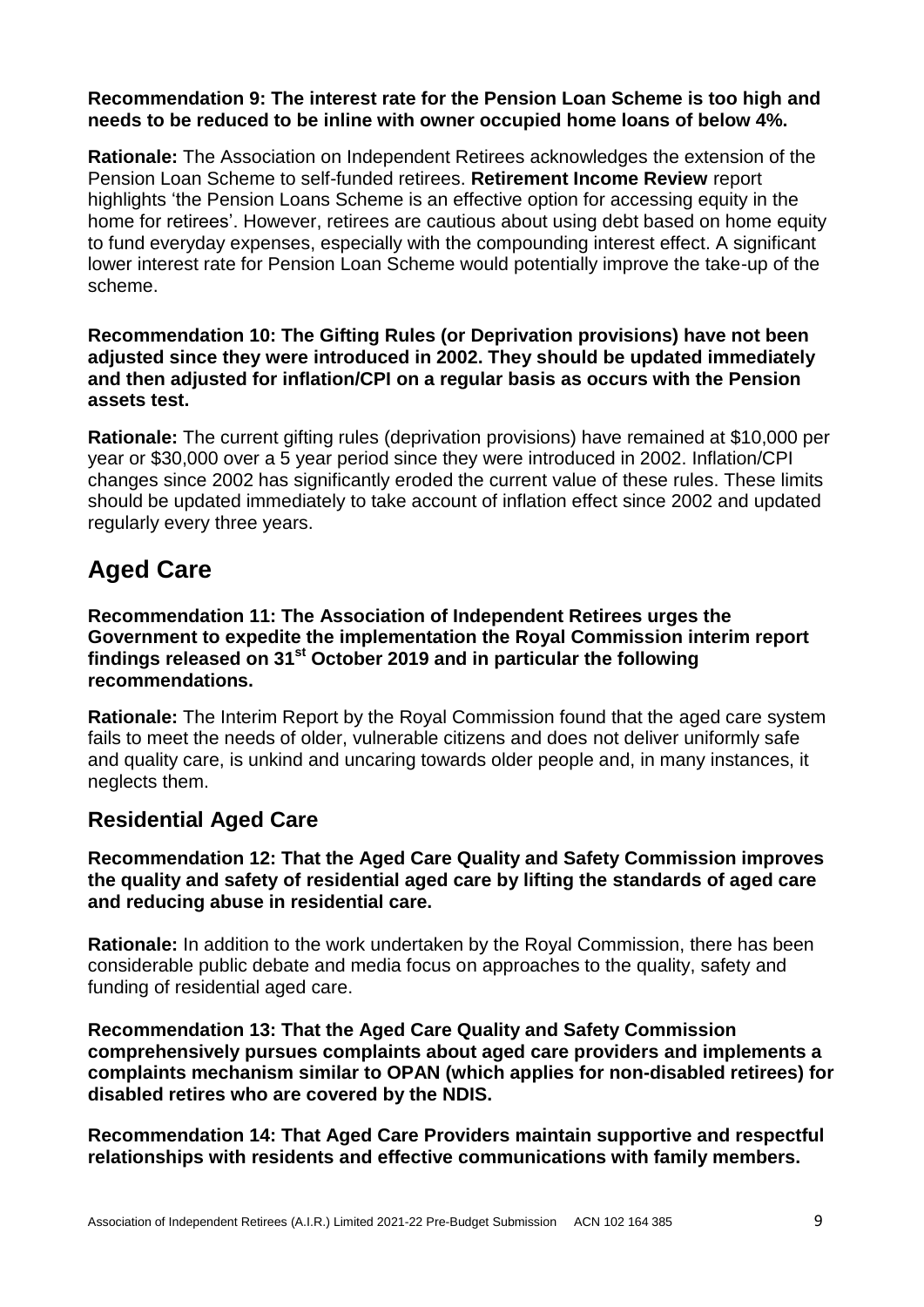## **Home Care**

**Recommendation 15: To reduce to near zero the waiting lists for home care packages at all levels so that waiting periods will be reduced substantially for aged care support at each required level.** 

**Recommendation 16: To meet the growing number of elderly Australians who wish to stay longer in their home, the allocation of Home Care Packages be substantially increased particularly at Level 3 and 4.** 

**Recommendation 17: With the substantial increase in home care packages, sufficient monitoring and oversight is required to prevent financial misappropriation and fraud.**

**Rationale:** There has been significant public criticism in the administration of Home Care Packages including long waiting times and substantial consumer dissatisfaction with home care providers for overcharging, engaging untrained care workers and failures in communication with aged care clients.

Australia's population is ageing and are living longer. There is increasing demand for assistance to help the elderly remain in their home, or in residential aged care accommodation or provide respite care.

With up 100,000 older Australians on the waiting list for a home care package, the Federal Department of Health figures indicate more than 28,000 people have died in the last 2 years while waiting for a Home Care package.

Keeping people in their own home is positive for their well-being but consequently they are frailer when they need care. This means higher levels of assisted care at home and in accommodation.

## **Staffing and Funding**

**Recommendation 18: To provide the growing skilled aged care workforce required to meet the rapidly increasing needs of aged care providers, additional vocational training programs and places be funded and resourced.** 

**Rationale:** To support the increased demand for more complex aged care, adequate staffing numbers with appropriate skill sets are required.

**Recommendation 19: That adequate funding be provided to meet the current and future demand for residential aged care and home care at the required standards including better quality food and adequate staffing levels.**

**Recommendation 20: That a remediation program be implemented as a matter of urgency to support the continued viability of at least 40% of residential aged care providers that are operating at a loss.**

**Recommendation 21: Implement an alternative to the principle of "market competition" to provide quality aged care services at acceptable costs, particularly in rural and remote areas.**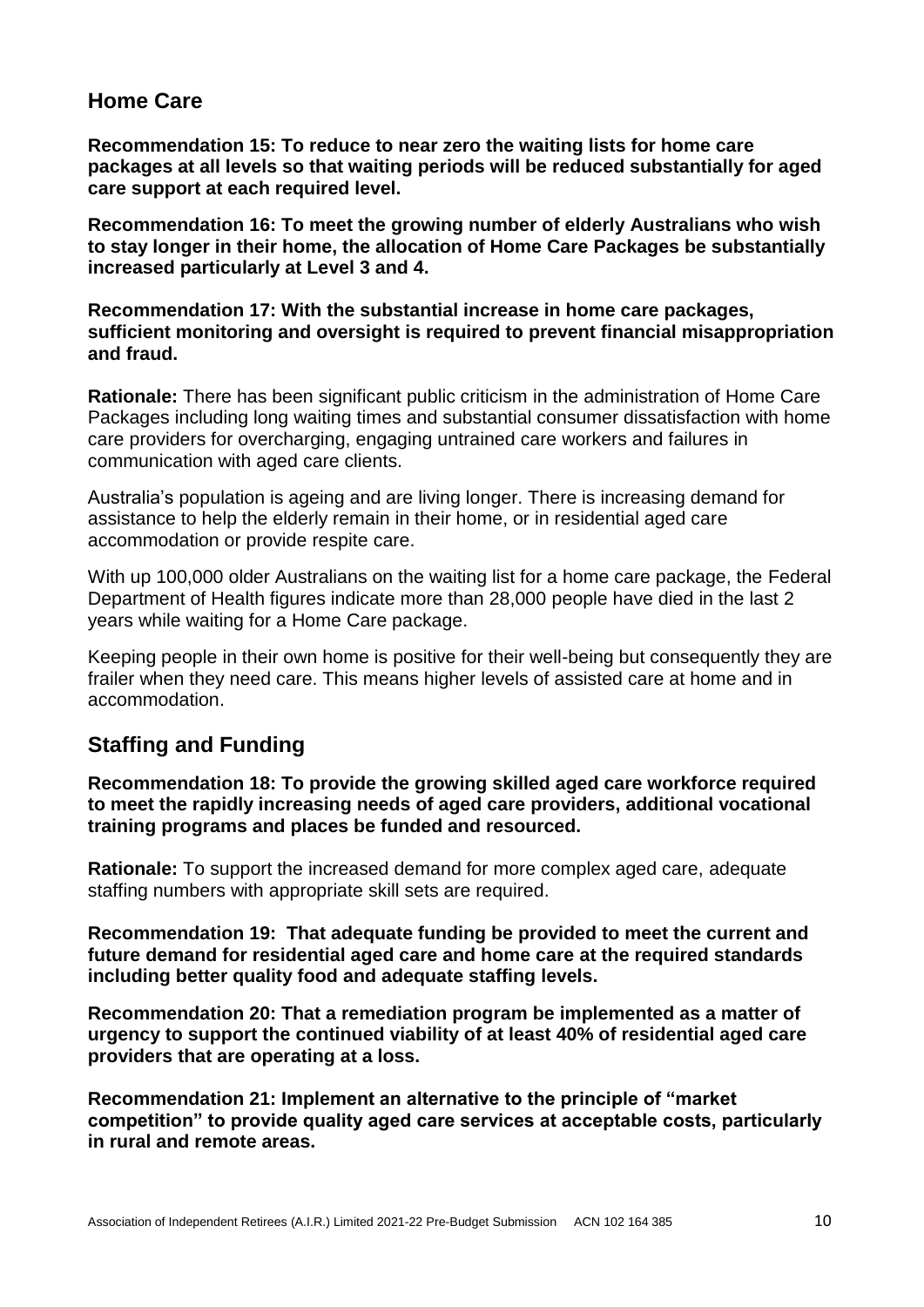**Rationale:** The Government has advocated that "market competition" in the provision of aged care and home care services will result in high quality care outcomes at competitive prices. However, there has clearly been a "market failure" and immediate action is required to restore confidence in the Government's funding and administration of Aged Care and Home Care services.

We challenge the strategy of "market competition" to deliver high quality aged care and home care services at competitive prices. Professor Kathy Eager, Director of the Australian Health Services Research Institute at the Wollongong University found that 40% of aged care and home care clients do not understand their fees and 95% had never switched providers. Many clients did not understand how the system works and few were capable of shopping around for a better deal.

AIR understands that to provide enough residential aged care accommodation to meet demand, there will be an ongoing need for community, religious, private sector and nonprofit providers. To ensure facilities meet expectations, it is likely that additional government capital assistance will be required particularly in regional and rural areas.

#### **Recommendation 22: Provide transparency of funding and provide client control over funds allocated for residential aged care and home care.**

**Rationale:** With the current Home Care system, there is no cap set on the fees deducted from the client's package. Some Home Care providers have taken between a third and a half of each Home Care package funding as administration fees.

The process of the government giving the allocated package funds to the provider has lead to a significant power imbalance where the client may have little say in the spending of their allocated funds. With the total funding paid directly to the Home Care provider, the provider controls unspent funds in a client's account and can invest these funds and retain any interest earned. We understand that providers are holding an estimated \$1 billion of unspent client funds nationally, while clients have had difficulty accessing their allocated funds for much needed care and equipment.

#### **Recommendation 23: If an aged care provider does not publish their fees on the My Aged Care website in a timely manner, they should be removed from the website.**

**Rationale:** Providers are required to publish their management fees on the My Aged Care website for comparison purposes, but many have not. The Aged Care Quality and Safety Commission have followed up 200 providers who have failed to publish their fees, but the providers had not responded.

#### **Recommendation 24: Implement aged care funding models that are fair to selffunded retirees.**

**Recommendation 25: That if there are changes to the means test on residential aged care accommodation, the family home of the surviving partner not be included and the present maximum caps on the annual and lifetime costs not be lifted.**

### **COVID-19**

**The Special Report on COVID-19 by the Royal Commission released on 1st October, 2020 found that immediate action is required on the following recommendations:**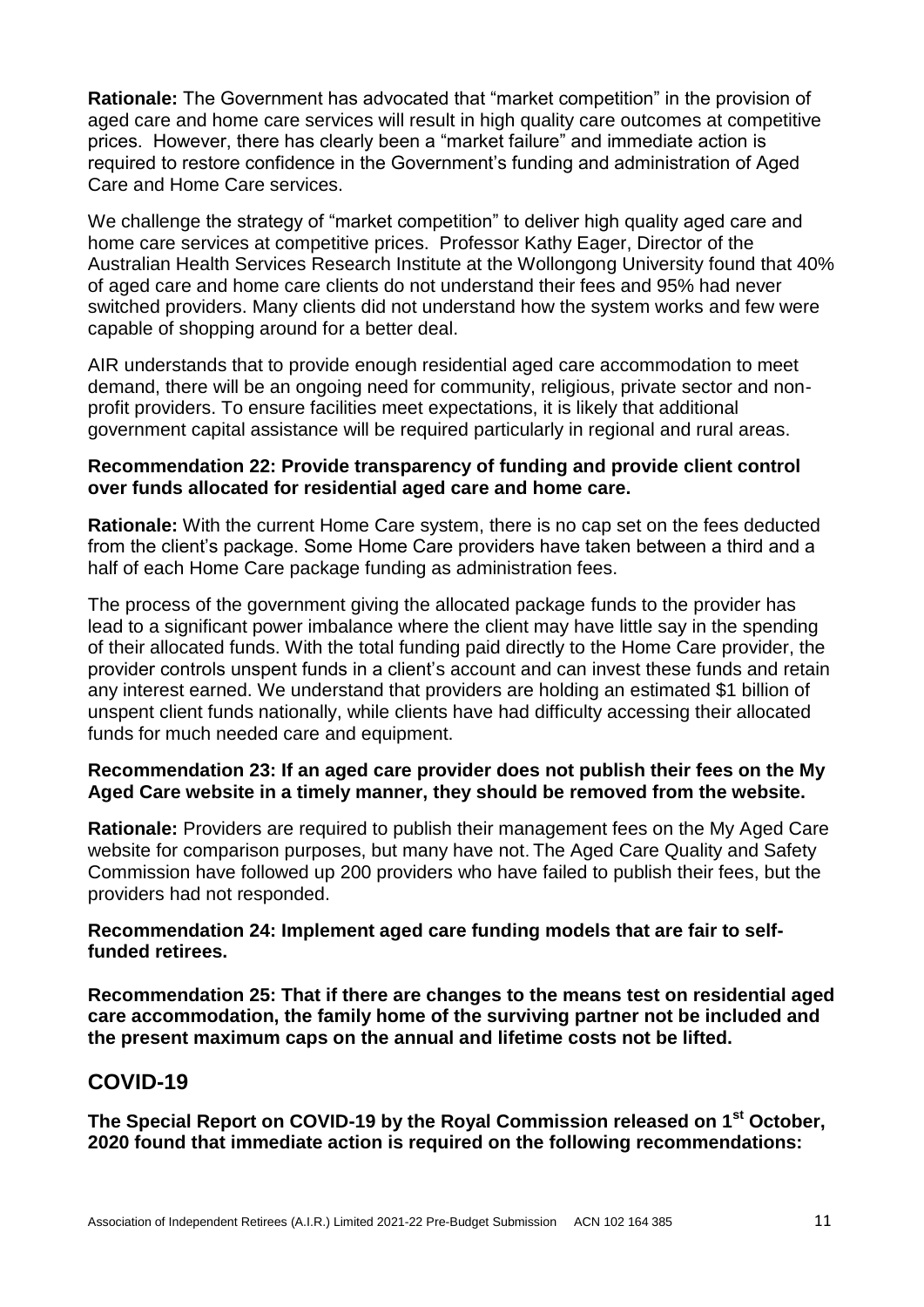**Recommendation 26: To ensure that aged care providers have adequate staff to deal with external visitors to enable a greater number of more meaningful visits between clients receiving care and their families.**

**Rationale:** Families have been upset with visitation arrangements, funeral arrangements and communication rules for residential aged care patients during the COVID -19 lockdowns.

**Recommendation 27: To create Medicare benefits item numbers to increase the provision of allied health and mental health services to people living in residential aged care during the pandemic**

**Recommendation 28: To publish a national aged care plan for Covid-19 and establish a national aged care advisory body**

**Recommendation 29: To ensure that residential aged care providers appoint infection control officers and arrange the deployment of accredited infection and control experts into residential care homes**.

**Rationale:** For the 2020 calendar year to the 11th September, the proportion of COVID - 19 cases in residential care homes for clients and staff was 15.2%. While COVID -19 is more contagious among the aged, in a controlled environment such as aged care homes with trained staff, a lower percentage of cases of COVID -19 should have been expected.

It is notable that many aged care staff are in precarious employment and often working at more than one location. This highlights a need for improved regulation and management of staffing arrangements.

# **Health Care**

**Recommendation 30: That the CPI indexation of Health Insurance rebates be immediately scrapped and the % rebate based on % premium increases for Australians 65 years and older be reintroduced in full.**

**Rationale:** A previous Government introduced a process of setting the rebate amount based on CPI rather than the actual % increase in premiums. This reduces the rebate entitlement annually for some people until it is phased out. History has shown that the premium % increase for Health Insurance approved by Government has been well above that of the CPI %.

This increasing cost of health insurance premiums for this group of the community is neither transparent nor fair and reduces the community's confidence in the private health insurance system. This specifically and unfairly attacks the group of Australians who are 65 years of age and older for whom the means tested aged-based rebate was provided to support older Australians in their continuing contributions to health insurance.

Many retirees who have maintained Health Insurance policies over their lifetime, see it as essential in the later years, to allow them choice of medical specialist and allow access to immediate care in Private Hospitals when needed.

A survey of AIR members in 2020 indicated that 93% of our members currently have private health insurance cover. The rebates were specially introduced to help support and